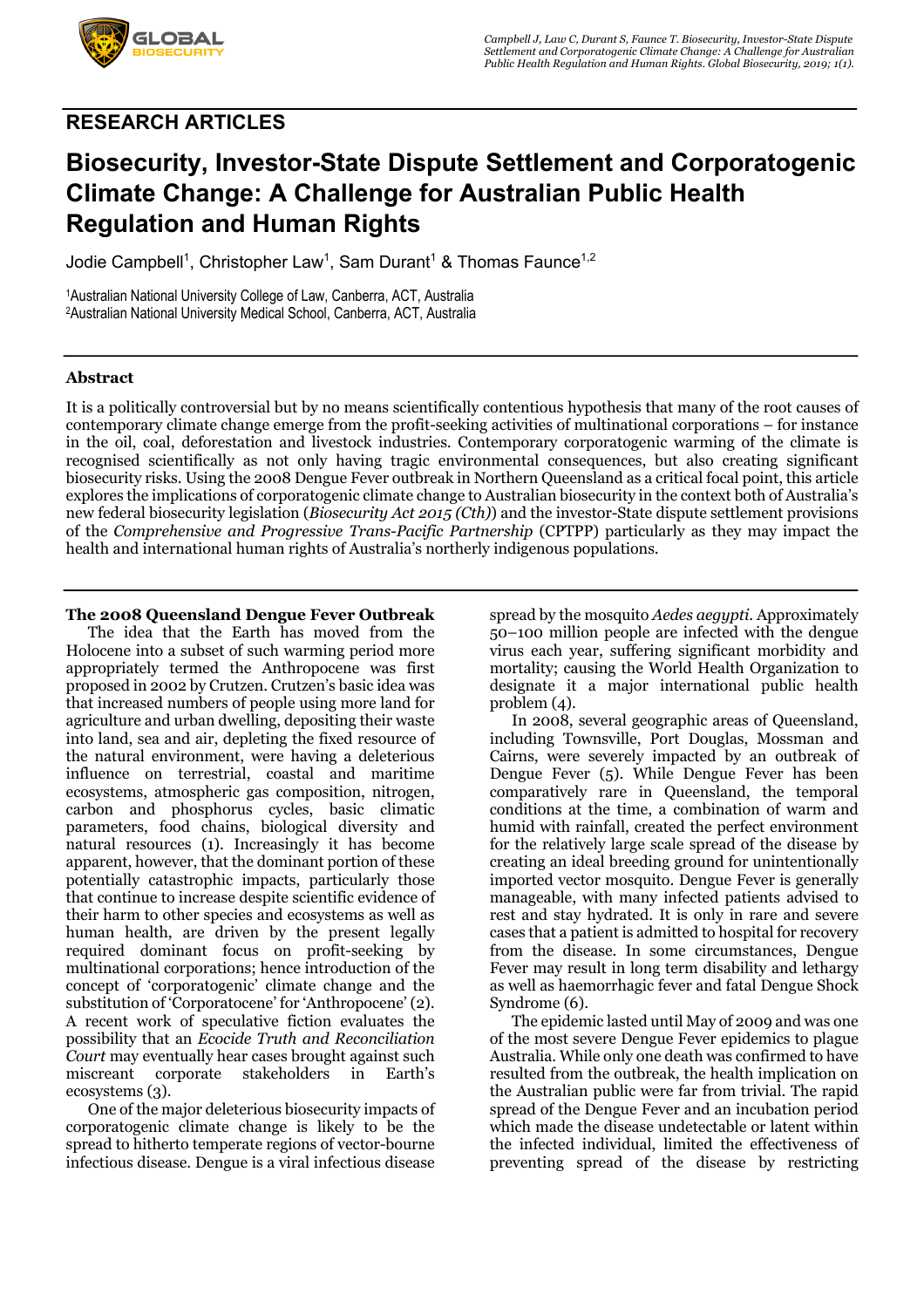

mosquito breeding and the social interactions of infected individuals, as well as potentially infected individuals, including from donating blood to the Australian Red Cross for use in blood transfusions (7). Accordingly, the donor pool providing supply to Queensland blood banks is likely to become limited during such an outbreak of Dengue Fever (8). This results in less eligible donors being able to legally give blood, which in turn burdens the health system by creating a depletion on blood resources to be used to administer to sick patients suffering from unrelated illness or injury.

During the 2008 Dengue Fever Outbreak, the depletion of Queensland bloody supply became a critical health issue and forced the Queensland state government to make pleas to members of the public residing in non-infected areas of Queensland and even interstate to donate blood if eligible. In January 2009, during the early stages of the epidemic, the Red Cross confirmed that over 14% of their regular state blood supply had been lost to restrictions imposed on the eligibility of regular donors from giving blood if they had been in contact with infected areas of persons, with the ban remaining in place until there had been no new recorded outbreaks within the last 3 months (9). The public were well-informed (i.e., by media, SMS-texting and door-knocking) to implement preventative strategies such as removal of waterholding containers, use of pyrethroid indoor surface sprays (delivered by the Queensland State Emergency Service) and expert treatment of larger water-holding containers with *s*-methoprene pellets. Companies involved in the tourism, transport and media industries had their investments restricted by these public health regulations. This Dengue Fever outbreak consisted of 931 confirmed cases and one death, at a cost to Queensland Health of approximately \$AUS 3 million (10). It was not the first epidemic of Dengue Fever in Queensland.

In Australia, such recent outbreaks of Dengue Fever in the northerly regions are an outcome of corporatogenic climate change-initiated increased temperatures (11). Studies monitoring the spread of Dengue Fever in Queensland, for instance, demonstrate that the climatic conditions associated with Queensland's tropical climate, including higher temperatures, increased rainfall and higher humidity, create an ideal environment for the spread of Dengue Fever by mosquitos once it has been introduced to the area (12). The years of 2000 to 2009 were the hottest years compared to any previous decade in Queensland, with more than a 0.5-degree Celsius increase in average temperatures in comparison to the recorded average temperature from 1961 to 1990 (13). Over the next 35 years, predictions in climate change reveal Queensland will suffer increased temperatures of up to 2.2 degrees Celsius and increased periods of tropical rainfall (13). Mosquitoes, the vector for the disease of Dengue Fever thrive in warm wet environments, such as those that characterised the

period of 2000 to 2008 in Queensland (14). With the climate getting wetter and hotter in Northern Queensland, the occurrence of mosquitos carrying the disease will increase (14). Some reports predict that with a 1-degree Celsius increase in average temperature and a 1mm increase in average monthly rainfall, at least a 6% increase in the prevalence of Dengue Fever in Queensland is likely to occur (15). Some public health studies show predictions of a 61% to 93% reduction in the Queensland blood supply due to Dengue infections by the end of the current century if the climate continues to warm at predicted rates  $(16)$ .

In the incipient era of corporatogenic climate change air and boat travellers to Australia will be at higher high risk of carrying infectious diseases, such as Dengue Fever, from the increasing number of countries where it is endemic (17). Each year there are about ten million short term departures by Australian residents to Dengue Fever-plagued areas. Amongst such travellers reported incidence rates of Dengue Fever are higher than the incidence of other travelrelated diseases (17). A major risk here is entry of the vector mosquito via quarantine breaches by legal and illegal international vessels arriving at Australian ports or other mainland sites, as well as mosquito eggs in cargo transported inland. This was probably the cause of the 2006 *A. aegypti* incursion at Groote Eylandt and the spread Dengue Fever to Tennant Creek, NT, in 2004 (18). So how do Australian Federal and State governments respond to such challenges, particularly given that much of this climate warming is driven by widespread human usage of carbon-rich (oil, coal and natural gas) fuels, as promoted by multinational corporations in those industries? The question is complicated by the significant amount those corporations donate to political parties, their capacity to hire lobbyists, the various regulatory carbon-lock-in tax subsidies and incentives they current enjoy and, as we shall see, the emergence of new trade and investment-based rights in multinational corporations to challenge legislation claimed to indirectly expropriate their investments.

# **Australian Quarantine and Public Health Regulation for Preventing Disease Epidemics**

Present-day prevention, control and treatment of vector-bourne disease, such as Dengue Fever, is coordinated by various State and Commonwealth legislation and guidelines. In Queensland, as an illustrative example, the current relevant state legislation for preventing the spread of disease such as Dengue Fever is the *Public Health Act 2005* (PHA) (19)*;* with associated *Public Health Regulation 2003*  (PRH) (20)*.* The PHA allows the Queensland government to implement an Approved Inspection Program or an Authorised Prevention Control Program under s 36 of the PHA of the Act, in cases where pests are: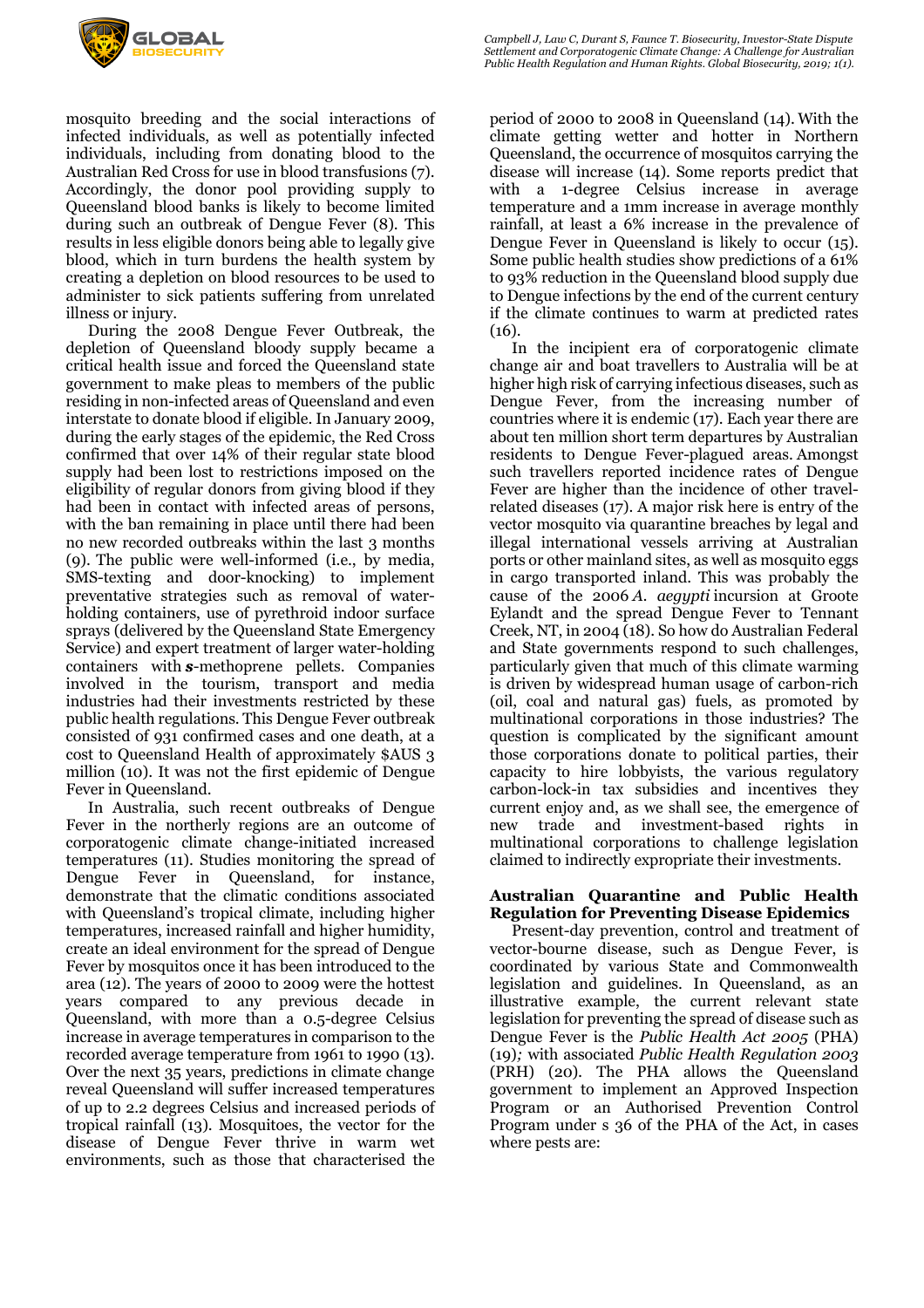

*"likely to be, hazardous to human health, or that contributes to, or is likely to contribute to, disease in humans or the transmission of an infectious condition to humans" (21).*

Mosquitos, as the vector for Dengue Fever, are a public health risk as described in the PHA and their due notification would enable the legal implementation of either program via s. 36 of the PHA in relation to disease control.

There is no effective vaccine registered in Australia for Dengue Fever. Prevention focuses on limiting mosquito breeding, restricting human exposure to mosquitos and rapid symptomatic and test proven expert case tracing to contain active areas especially in high-risk institutional settings such as offices, hospitals, schools, aged-care facilities, tourist accommodation and prisons (all likely to be areas of significant future multinational corporate investment) (22). The aim of identifying common breeding sites and elimination of both larval and adult populations of *Ae. aegypti* and *Ae. Albopictus* is detailed, for example, in the Framework for surveillance and control of dengue virus infection in Australia (23) and the Queensland Health Dengue Management Plan.

A specific Constitution authorisation exists for Australian federal legislation to control such population-focused infection-control problems. Section 51 (ix) of the *Constitution of Australia* grants the Commonwealth legislative power to create laws on the subject of quarantine. Since 1908, the *Quarantine Act* based on this constitutional power enabled the Commonwealth to take protection and prevention measures to ensure highly infectious diseases and agricultural pests did not enter and proliferate in Australia. Section 2A of the *Quarantine Act* established the *Australian Quarantine and Inspection Service* (AQIS) and initiated the federal takeover of all quarantine stations in Australia from state and territory hands. The *Quarantine Act* was drafted when most travellers and goods arrived in Australia by ship and its focus was to protect Australia from outbreaks of more readily 'quarantinable diseases' such as bubonic plague, small pox, yellow fever and cholera (24). Visitors to the Quarantine Station near the entrance to Sydney Harbour can still see the names of many of those quarantined there carved in sandstone rock.

There is a tradition of viewing quarantine law as "anti-commercial, anti-social and anti-Christian." Nonetheless, Australia invested in regulating this area and developed one of the most strictly enforced quarantine systems in the world, amending the relevant legislation on numerous occasions in response to increasing trade and travel, technological advancements, agricultural expansion and emerging biosecurity threats (25). Yet, as Australia grew as a nation and increased its international trade, immigration and refugee programs throughout the late 20th century a number of highly politicised and

damaging incursions of exotic pests and diseases took place (26). This resulted in reviews to evaluate the efficiency and effectiveness of the quarantine system. The most significant of these were the 1996 report titled *Australian Quarantine a shared responsibility*  (Nairn Report) (27) and the more recent *One Biosecurity* (Beale review) (28). One of the main areas of focus of such reviews was the potentially negative impact of strict quarantine on international trade in goods and services and so on corporate profits.

The Nairn Report provided 164 recommendations, of which the then federal labour government accepted 149. One of those rejected recommendations included the establishment of an independent statutory body to oversee the activities of what was then known as the Department of Primary Industries and Energy. The Nairn Report recommended staggering regulatory checkpoints at pre-border, border and post-border compliance monitoring stations, as well as continuous use and improvement of scientifically based risk analysis to drive a targeted, transparent, industryfriendly and cost-effective compliance monitoring programs. It highlighted the need for using databases and information technology to detect import threats, target staff resources to high risk border activities and establish quality assurance arrangements with low risk corporate importers. The improved risk analysis method promoted in the report ultimately comprised of risk assessment, risk management and risk communication (29).

# **Transition from Quarantine to Biosecurity Regulation**

A decade later, an independent review of Australia's quarantine and biosecurity arrangements was conducted by an eminent four-person panel, led by former senior public servant Roger Beale (30). The Beale review found that Australia's biosecurity system operated well and was the envy of many countries due to its comprehensiveness, transparency, acceptance by industry and scientific rigor. Yet the Beale review put forward 80 recommendations to the government which revolved around 3 principles: 1) an integrated biosecurity continuum involving risk assessment and monitoring, surveillance and response pre-border, at the border and post-border; 2) risk assessment reflecting scientific evidence and rigorous analysis; and 3) shared responsibility between the Commonwealth, state and territory governments and between businesses and the general community. It also responded in a pro-corporate manner to calls from the community activists for a zero-risk quarantine policy, by labelling it unattainable and undesirable. To operate this type of system would mean that every passenger, every bag and suitcase, and every container of cargo would need to be searched and even sampled and analysed. The Beale review acknowledged that this would not only be counterproductive, but also be impossible to resource.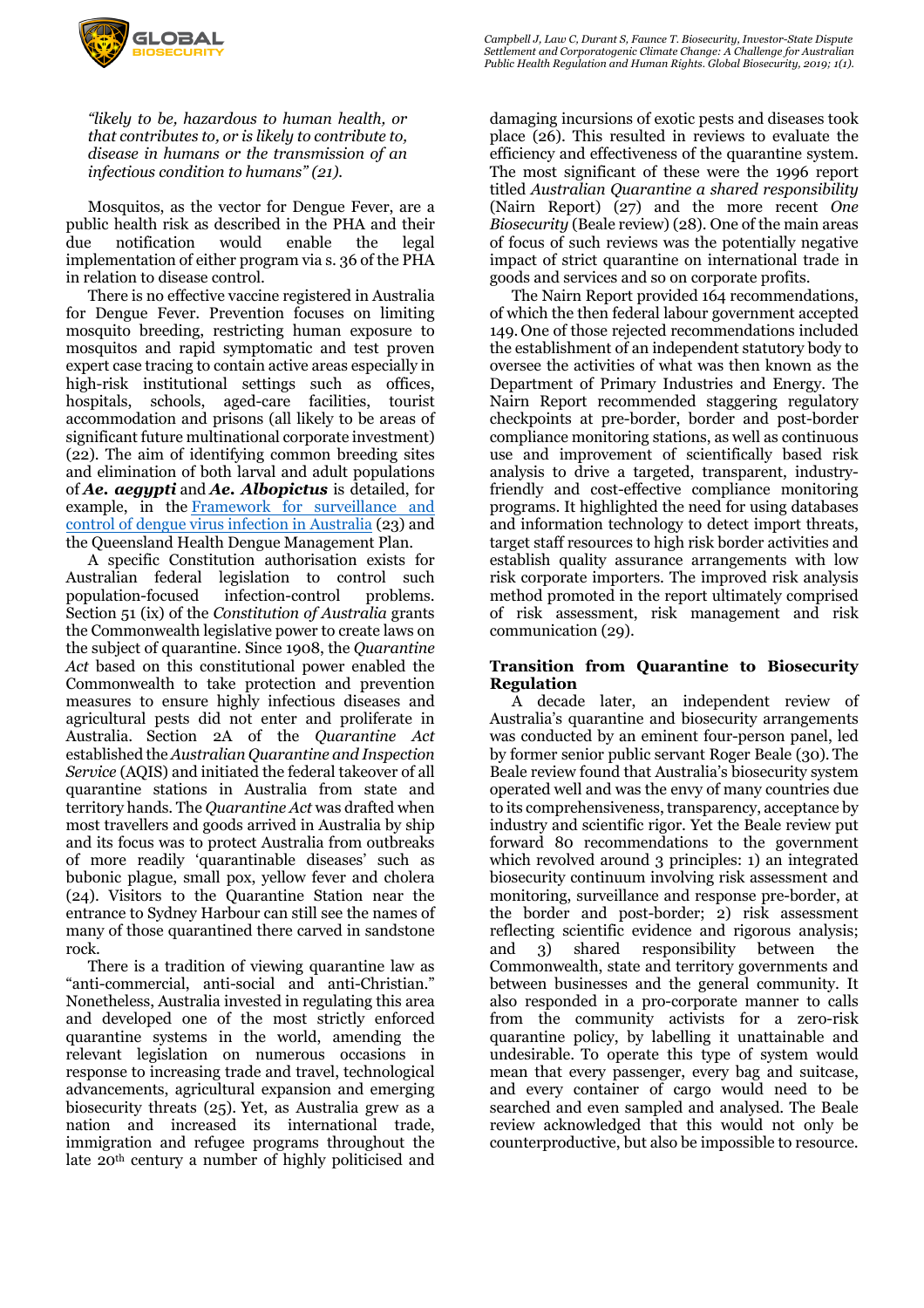

The review recommended that it was time for the Australian Government to rid itself of the term 'quarantine' in favour of 'biosecurity'. The panel stated that 'quarantine' carried a negative and defensive connotation as opposed to 'biosecurity' supposedly being more pro-active and linked to the militarisation of borders that is another consequence of resource disruption and population movement due to corporatgenic climate change. The most influential recommendation to come out of the Beale review was the endorsement of new legislation to replace the *Quarantine Act 1908*. Among the supporting recommendations the panel insisted that the new Act draw on a much broader set of constitutional powers,

- many of which appear directly relevant to controlling an infectious disease outbreak such as Dengue Fever, including:
	- provisions to deal with national biosecurity emergencies
	- additional powers and resources to regulate post border biosecurity
	- legislative power to deal with international and domestic water ballast regulation
	- powers to override state and territory law (subject to the NBA)

The new biosecurity legislation would also be underpinned by a *National Biosecurity Agreement* (NBA) in order to improve communication and collaboration with all states and territories. The panel recommended the establishment of a *National Biosecurity Commission* (NBC), including a Director of Biosecurity. This office would be responsible for biosecurity policy determination, import risk analyses and state biosecurity controls. Second, the panel proposed to combine AQIS, Biosecurity Australia and the Product integrity, Animal and Plant Health Division to form a *National Biosecurity Authority*  (NBA). The Authority would be responsible for administering the new *Biosecurity Act*. Third, the panel recommended an independent office of the *Inspector General of Biosecurity* (IGB) be established to conduct internal audits of the National Biosecurity Authority.

The government *initially* heeded the advice of the panel by agreeing in principle to adopt all 84 recommendations. The Commonwealth's response acknowledged that factors including Australia's evergrowing reliance on corporate-coordinated trade, increases in passenger numbers and cargo, and outbreaks of disease have exposed significant weaknesses in the current system. Furthermore, the threats of agriterrorisim and climate change were areas of growing concern. In March 2012, the government published an internal departmental report stating that the establishment of the NBA and NBC with their powers of corporate control and investigation was rejected by the government but upholding its initial Beale review commitment to

create a statutory office of the *Inspector General of Biosecurity* to provide independent oversight of departmental biosecurity functions (31). The relevant government department received over 100 submissions providing comments and recommendations regarding the new law and the Biosecurity Legislation Implementation Program.

The report outlined an investment of \$481 million into the biosecurity reforms over the next four years and confirmed that an *Intergovernmental Agreement on Biosecurity* had been signed by the Prime Minister and all states and territories except Tasmania in January 2012. The agreement was designed to strengthen partnerships between the Commonwealth, state and territory governments as proposed in the Beale review. The *Biosecurity Bill* 2014 finally passed both houses of Parliament on the 14th of May 2015 and became an Act that received royal assent on the 16<sup>th</sup> June 2015.It came into force on 16 June 2016.

The *Biosecurity Act 2015* is a 723-page document, more than two and half times the length of the *Quarantine Act 1908*. Under the *Biosecurity Act 2015* quarantine officers are now referred to as Biosecurity Officers and Biosecurity Enforcement Officers. Items and vehicles have been grouped together to avoid confusion and streamline inspection procedure. Imported cargo, plant and material (mostly multinational corporate-owned) have been categorised as 'goods', and aircraft, vessels and ships are now termed 'conveyances'. The *Quarantine Act 1908* grouped together vessels, persons and goods which made the requirements for individual biosecurity risks difficult to isolate and interpret.53 The *Biosecurity Act 2015* has simplified this issue by dividing individual biosecurity risks and their requirements into four chapters comprising: human health; goods; conveyances and ballast water and sediment.

The biosecurity risk chapters are followed by supporting chapters outlining administrative tools including monitoring, control and response, and compliance and enforcement. Powers to manage biosecurity outbreaks and emergencies have also been closely defined in the new legislation. Where the *Quarantine Act 1908* has these powers littered throughout various parts of the Act, the *Biosecurity Act 2015* has collated them together by allocating an entire chapter to dealing with emergencies. The layout improvements to the *Biosecurity Act 2015* certainly warrant recognition. An important operational change within Chapter 9, Compliance and Enforcement, is the adoption of the *Regulatory Powers (Standard Provisions) Act 2014* (RP Act). Monitoring, investigation and warrant powers of biosecurity officers within the *Biosecurity Act 2015* must be carried out in accordance with the RP Act. The Parliament's aim here is to provide a standardised framework for federal compliance and enforcement powers that relate to regulatory schemes conducted under Commonwealth statutes (32).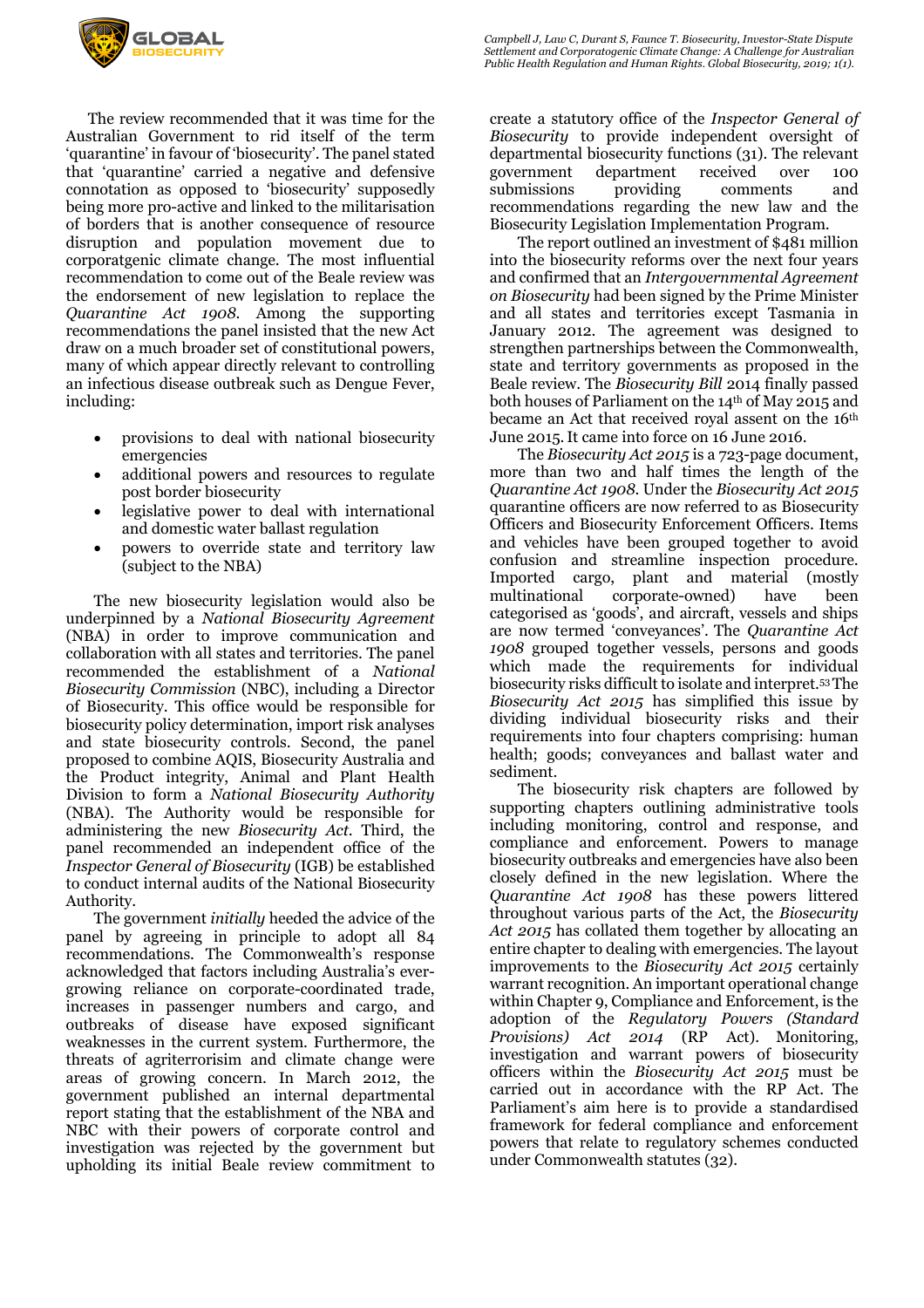

The new Australian biosecurity regulation shifts to a model of risk-based regulation; it allocates resources in proportion to the risks to society, considering both the impacts themselves and the likelihood that they will occur, as recommended by the Nairn Report and the Beale Review. Goods that are imported into Australia (for example those that might contain mosquito eggs) are now required to be evaluated against *Biosecurity Import Risk Analysis* (BIRA).This system is designed to identify conditions that need to be met by the corporate importer in order to manage the level of risk associated with the goods (i.e., preventing infestation with mosquito eggs). The *Biosecurity Act 2015* in Chapter 1 defines the appropriate level of protection for Australia against biosecurity risks (such as Dengue Fever) as a 'high level of sanitary and phytosanitary protection aimed at reducing biosecurity risks to a very low level, but not to zero'. The *Biosecurity Act 2015 (Cth)* can be viewed as pro-corporate, particularly in not creating strong regulatory oversight mechanisms such as a *National Biosecurity Commission* or a *National Biosecurity Authority.* Consequently, it could have been stronger in facilitating the capacity of authorised officers under the legislation to impose restrictions on corporate investments in traded goods and services such as those necessarily imposed in cases of Dengue Fever outbreak, as that studied here.

# **Biosecurity Restrictions and Indigenous Populations**

Australia's indigenous populations have significant density in Northern Australia. If climate change-initiated infectious disease epidemics occur in those regions, they are one group likely to be significantly impacted by biosecurity measures, particularly as such measures controlled by State enforcement apparatus are likely to be negatively viewed by such indigenous people as a recrudescence of colonial domination, discrimination and cultural oppression.

According to some climate change scientific models, the Dengue Fever-bearing mosquito *A. aegypti* could reach indigenous population areas such as Birdum in the NT (15.6°S) by 2020 and Daly Waters (16.3°S) by 2050. Indeed, *A. aegypti* previously has occurred further south, at Anthony Lagoon and Newcastle Waters and in 2004 became established in Tennant Creek (19.5°S), surviving the dry "winter" before being eliminated in 2006 by health authorities. Indeed, if there is a substantial increase in imported cases of dengue into Far North Queensland, the disease may become endemic in the region and amongst indigenous populations despite a strong control program. This would activate restrictive social control (quarantine) measures under the *Biosecurity Act 2015 (Cth).*

Imposition of biosecurity controls under the new Federal legislation against Dengue Fever in indigenous communities could create much political

controversy. The health outcomes of Aboriginal and Torres Strait Islander peoples already are significantly worse than those for non-indigenous Australians (33). As a result, most Indigenous Australians experience lower overall life expectancies, higher age-specific mortality rates, higher incidence chronic diseases, and a high incidence of sleep-related disorders (33, 34). This gap is mostly due to systematic discrimination amidst several social determinants (33, 34). Some relevant key factors would be directly relevant to a future Dengue Fever outbreak: the lack of equal access to primary healthcare and the poor standard of health infrastructure (eg. housing, sanitation, food etc.) in Indigenous communities (35).

In 2013, following tireless Indigenous campaigning to 'Close the Gap' between Indigenous and non-Indigenous Australians with respect to health and life expectancy, the Federal Government initiated the National Aboriginal and Torres Strait Islander Health Plan 2013-2023 (36). One of the plan's key priorities was to adopt a human rights focus in its approach towards reducing inequalities in health outcomes for Indigenous peoples. At a national level, human rights protections have yet to be enshrined into the Australian Constitution, let alone on a statutory basis. Problematically, this renders citizens defenceless against the government, particularly when it seeks to employ restrictive measures to prevent infectious disease spread such as those available under the *Biosecurity Act 2015 (Cth)*. Some Australian constitutional provisions could be argued to confer human rights-related protections, like Section 117, which essentially prohibits the forming of legislation with the effect of discriminating citizens based on their State of residence, in relation to inequities in funding for medical and other related health services (37). But those cases have yet to be successfully argued before the Australian High Court.

An Indigenous Australian engagement model on such emerging biosecurity issues has been developed from previous plant biosecurity operations of *Mimosa pigra* on Aboriginal land in the Northern Territory taking into account specific relevant values in Aboriginal culture. For the Warramirri, Mak Mak Marranunggu and other Yolŋu language groups, key values include Djakamirr (empowerment), Raypirri-Wadatj (discipline), Marri-Yulkthirr Ga Gurrutu (trust and relationships), Rom (authority), Nhama Manymakum (respect) and Gumurrkunhamirr (partnership) (38). Such values have a manifest disconnect with the core value of shareholder profitmaking presently required by legislation to be central to corporate operations. Protecting such indigenous values, as discussed in the next section, will create significant human rights issues.

# **Balancing Biosecurity Powers with Corporate Investor, Individual and Community Rights**

Internationally, the United Nations Committee on Economic Social and Cultural Rights recognises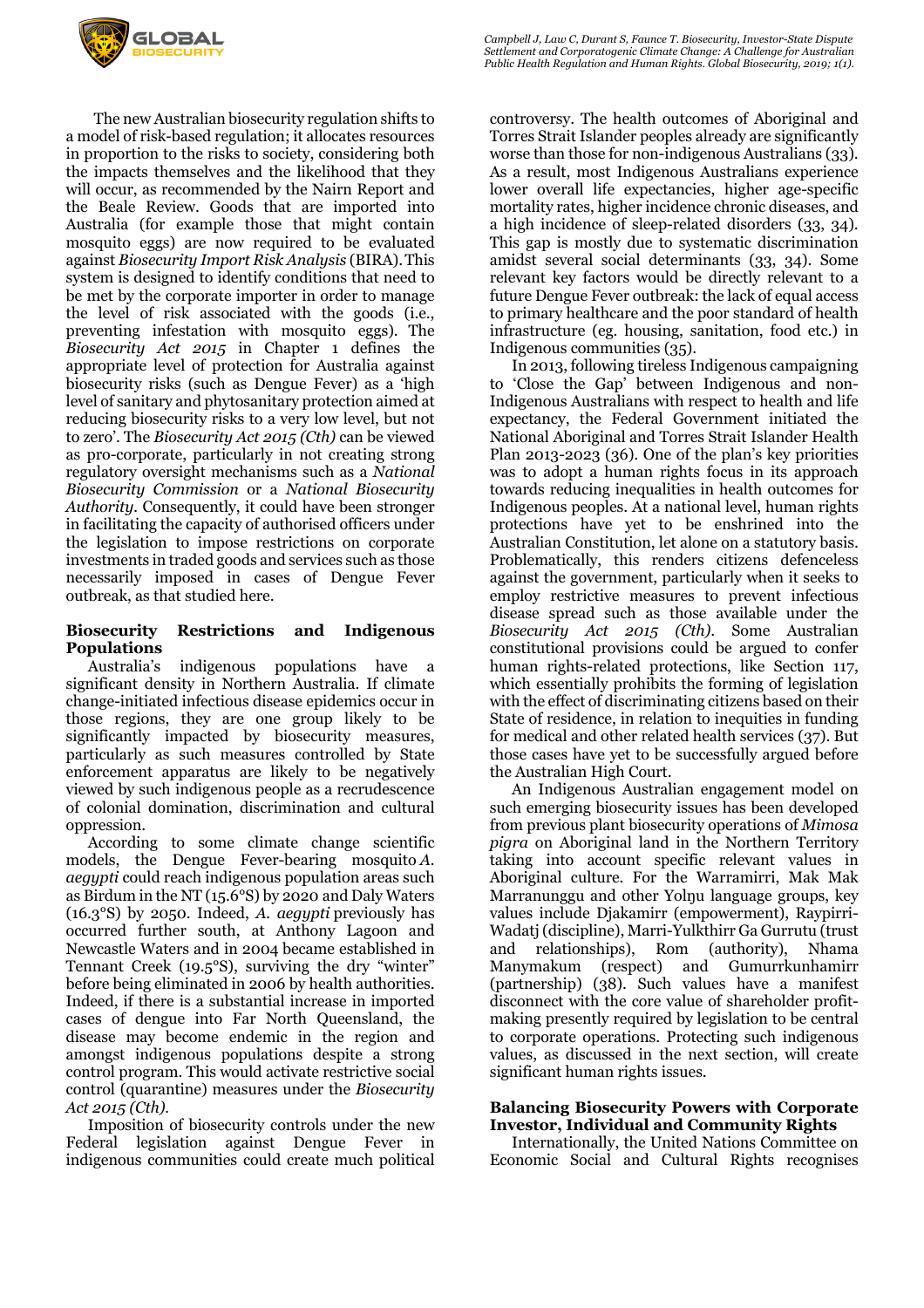

'health' to be a fundamental human right, which the *International Covenant on Economic Social and Cultural Rights* (ICESCR) defines as the right to enjoy the 'highest attainable standard of physical and mental health' (39). As it is a party to this covenant, the Australian government has an obligation to progressively realise these rights, and so must take steps within the maximum of its available resources' (39). In taking the necessary steps, the government is also under an obligation to not discriminate (39). This brings into view the health disadvantages suffered in Aboriginal and Torres Strait Islander communities, which are likely to be exacerbated in situations of Dengue Fever and other climate change-initiated infectious disease 'quarantine' under the new federal biosecurity legislation.

In 2009, Australia adopted UN's *Declaration on the Rights of Indigenous Peoples*, which also contains rights pertaining to health, similar to those in the ICESCR. Furthermore, the UN Committee has stated that Indigenous peoples have right to specific measures to improve their health outcomes that are consistent with traditional cultural values (40). However, a key problem is that these obligations conferred by UNDRIP are not legally binding (41). This leaves indigenous communities in Australia particularly vulnerable, if Australian biosecurity legislation is used to:

- Abate public health nuisances and destroy dangerous or contaminated materials;
- Collect data and records to facilitate the early detection of a health emergency;
- Take private property with just compensation as needed to care for patients or protect the public's health;
- Close roads, implement curfews, and evacuate populations where justified;
- Collect specimens and implement safe handling procedures for the disposal of human remains or infectious wastes;
- Test, screen, vaccinate, and treat exposed or infected persons;
- Separate exposed or infected individuals from the population at large to prevent further transmission of communicable conditions;
- Seek the assistance of out-of-state healthcare volunteers through licensure reciprocity; and
- Inform the population of public health threats through media and language that are accessible and understandable across cultures (42).

Indeed, the application of the new Australian biosecurity legislation could become a "… stark expression of the view that a public health emergency might necessitate the abrogation of privacy rights, the imposition of medical interventions, and the

deprivation of freedom itself." This is particularly so with respect to indigenous populations (43). Indeed, it could become an important issue whether medical practitioners that are legally obligated to apply powers under the *Biosecurity Act 2015 (Cth)* through their conditions of employment would have protection from legal liability for infringing the rights of individuals and communities (44).

The UN have suggested that the scope of the 'right to health' in the ICESCR extends beyond a disease prevention model, to recognise community rights to the basic preconditions of health (eg. food, water, housing, healthy environment) (45). This obligation also involves the right to access the necessary conditions or healthcare services required for delivering the highest attainable standard of care (45). This would include access to medical services necessary to treat a Dengue Fever outbreak.

The United Nations Declaration on Indigenous Rights (UNDRIP) also contains similar protections for the Health of Indigenous peoples (46). More specifically, with regards to the content of Article 12.1, UNCESCR clarifies the three main elements which comprise the 'right to health': availability, acceptability and quality (47). This element requires health facilities, programs and services to be delivered in a culturally sensitive manner, which protects the human dignity of traditional practices (48). The availability of these health-related goods and services is also essential for these Indigenous communities exposed to infectious disease pandemics regulated by the new *Biosecurity Act 2015 (Cth)*, as they are geographically disadvantaged, compared to nonindigenous metropolitan regions in Australia (49). Following this line of reasoning, health rights for Aboriginal and Torres Islander peoples ought to allow for the conditions necessary to equal treatment and to advance wellbeing on their terms (50). They should also allow biosecurity measures to be applied in a way that respects indigenous law, culture and traditions. This could be viewed as an aspect of the right to selfdetermination, recognised internationally (51) and within domestic jurisdiction (52). It would emphasise empowerment to ensure that Aboriginal and Torres Strait Islanders have the maximum opportunity to partake in the planning and implementation of their own response to an infectious disease pandemic or Dengue Fever outbreak. Aboriginal controlled health services could play a major role in negotiating such arrangements  $(53)$ . They could ensure that even in biosecurity emergencies, holistic and comprehensive and culturally appropriate health care is still delivered to the affected communities (54).

Yet alongside such considerations must now be placed the right of multinational corporations operating in Australia to bring investor-State dispute Settlement actions before a panel of private arbitrators not subject to standard rule of law mechanisms such as *stare decisis* (following precedent), an appeals process or restrictions on conflict of interest. The most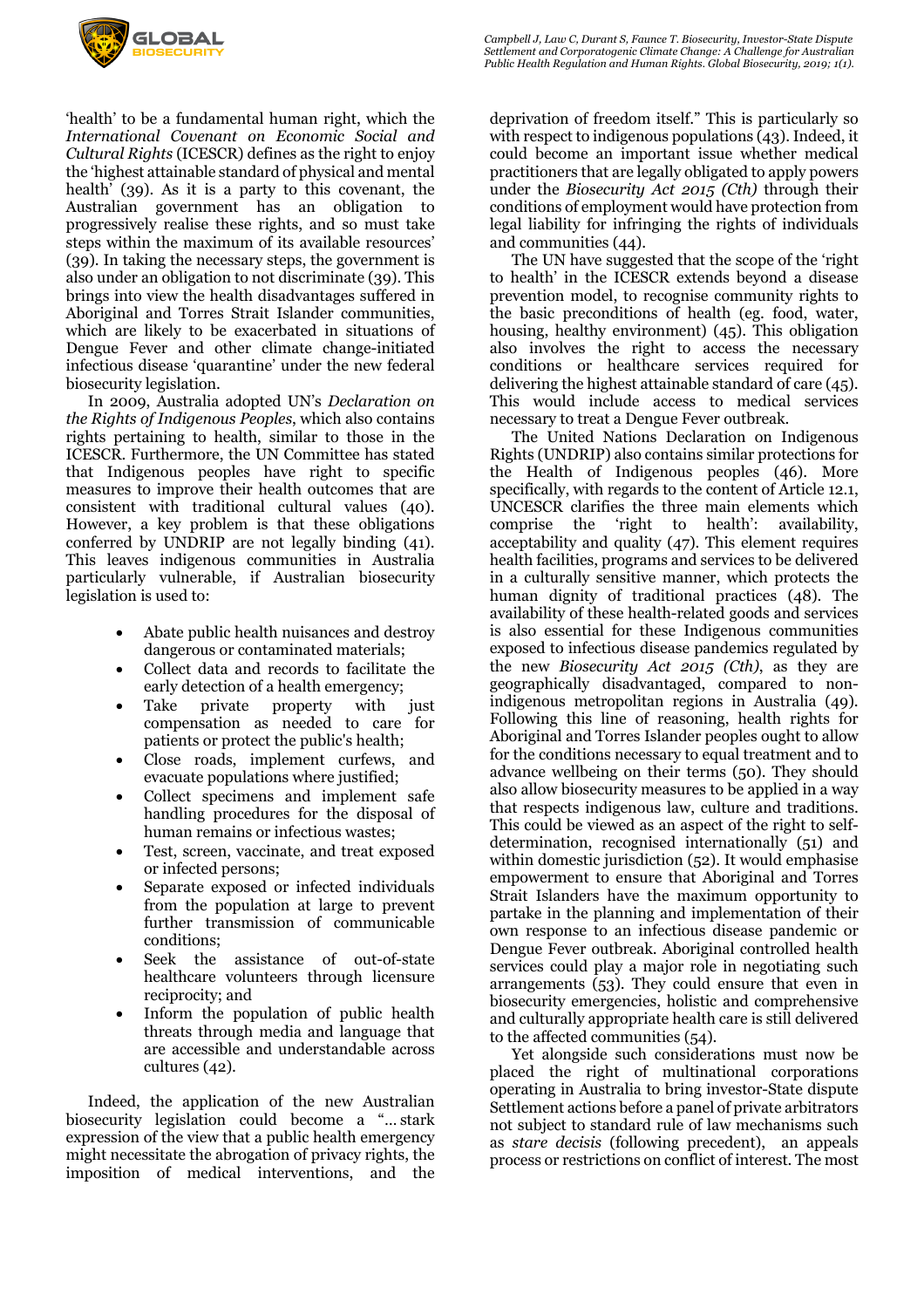

recent iteration of the 'friendly,' 'relax-nothing is happening here' title of this multinational corporate power grab terms this the Comprehensive and Progressive Trans Pacific Partnership' (CPTPP). Chapter 9.16 of the CPTPP provides:

*"Nothing in this Chapter shall be construed to prevent a Party from adopting, maintaining or enforcing any measure otherwise consistent with this Chapter that it considers appropriate to ensure that investment activity in its territory is undertaken in a manner sensitive to environmental, health or other regulatory objectives" (55).* 

Yet, the word 'sensitive' is soft in a legal sense; it must be massaged in proceedings to create a hard obligation. The same is true of the requirement for 'corporate responsibility' in 9.17. The harder edged provision:

*"Non-discriminatory regulatory actions by a Party that are designed and applied to protect legitimate public welfare objectives, such as public health, safety and the environment, do not constitute indirect expropriations, except in rare circumstances" (56)* 

is relegated to  $(3(b)$  of Annex  $9B -$ an annex in such an agreement being notable for its restricted capacity to apply to all parties. It is, further, edged with the exclusion 'except in rare circumstances.' The United States though not part of the CPTPP at inception will no doubt join it (giving US companies access to its mechanisms) once President Trump is removed from office. Interestingly Australia and New Zealand appear to have agreed not to all their own companies to bring investor state actions against each (57).

The risk here, as the looming public health and environment catastrophe of corporatogenic climate change becomes apparent is that multinational corporations will use mechanisms such as investor-State dispute settlement in the CPTPP to in effect bully governments at the pre-legislative policy stage against taking biosecurity measures likely to impede their profits.

### **Conclusion**

Dengue Fever activity is increasing in many parts of the tropical and subtropical world as a result of not only rapid urbanisation in developing countries and increased international travel, but also the decisions of multinational corporations, particularly the oil, coal and gas industries and those benefitting financially from them, to continue burning carbon-rich fuels that atmospherically trap the sun's heat. The potential for the Dengue Fever outbreaks is likely to rise in this era of corporatogenic climate change as breeding conditions for the relevant mosquito expand. In such situations the application of Australia's *Biosecurity*  *Campbell J, Law C, Durant S, Faunce T. Biosecurity, Investor-State Dispute Settlement and Corporatogenic Climate Change: A Challenge for Australian Public Health Regulation and Human Rights. Global Biosecurity, 2019; 1(1).*

*Act 2015 (Cth)* may create human rights issues not just for medical practitioners employed by public health authorities governed by the legislation, but also for indigenous communities in Northern Australian regions. Further, the capacity of Australian governments to taking legislative biosecurity actions against such threats in the interest of public health and the environment itself may be impeded by new corporate investor dispute rights incorporated in agreements such as the CPTPP.

### **Conflict of interests**

The authors have no conflicts of interest to declare.

### **References**

- 1. Crutzen PJ, Geology of Mankind *Nature*, 2002; 415: 23.
- 2. Faunce TA Global Artificial Photosynthesis: Transition from Corporatocene to Sustainocene *Photochemistry* 2017; 44: 261-284.
- 3. Faunce T. *Split by Sun: The Tragic History of the Sustainocene* World Sceintific Publishers, London 2019.
- 4. World Health Organisation. Dengue Control. https://www.who.int/denguecontrol/en/
- 5. Russell RC, Currie BJ, Lindsay MD, Mackenzie JS, Ritchie SA and Whelan PI Dengue and climate change in Australia: predictions for the future should incorporate knowledge from the past *Med J Aust* 2009; 190 (5): 265-268.
- 6. Hanna, JN et al. "Outbreaks of dengue in north Queensland 1990-2008" *The Department of Health* (2009) accessed at http://www.health.gov.au/internet/main/publ ishing.nsf/content/cda-cdi3301e.htm.
- 7. Australian Red Cross Blood Service. Guidelines for the Selection of Blood Donors. Australia, 2014.
- 8. Ritchie SA, Pyke AT, Hall-Mendelin S, Day A, Mores CN, Christofferson RC, et al. An explosive epidemic of DENV-3 in Cairns, Australia. *PLoS One* 2013;8(7):e68137. DOI: https://doi.org/10.1371/journal.pone.0068137
- 9. Wright, Andrew "Thirst for blood grows as debgue dries donations." *Brisbane Times News* (23 January 2009). Available at: http://www.brisbanetimes.com.au/news/quee nsland/blood-crisis-grows-as-dengue-suckssupplies/2009/01/23/1232471579955.html.
- 10. Ritchie SA, Pyke AT, Hall-Mendelin S, et al. An explosive epidemic of DENV-3 in Cairns, Australia. *PLoS One*. 2013;8(7):e68137. Published 2013 Jul 16.
- 11.Bruce A and Faunce TA 'Food Production and Animal Welfare legislation in Australia: Relevance of new Technologies in G Steier and KK Patel (eds) *International Farm Animal, Wildlife and Food Security* Springer, Switzerland 2017 Ch 11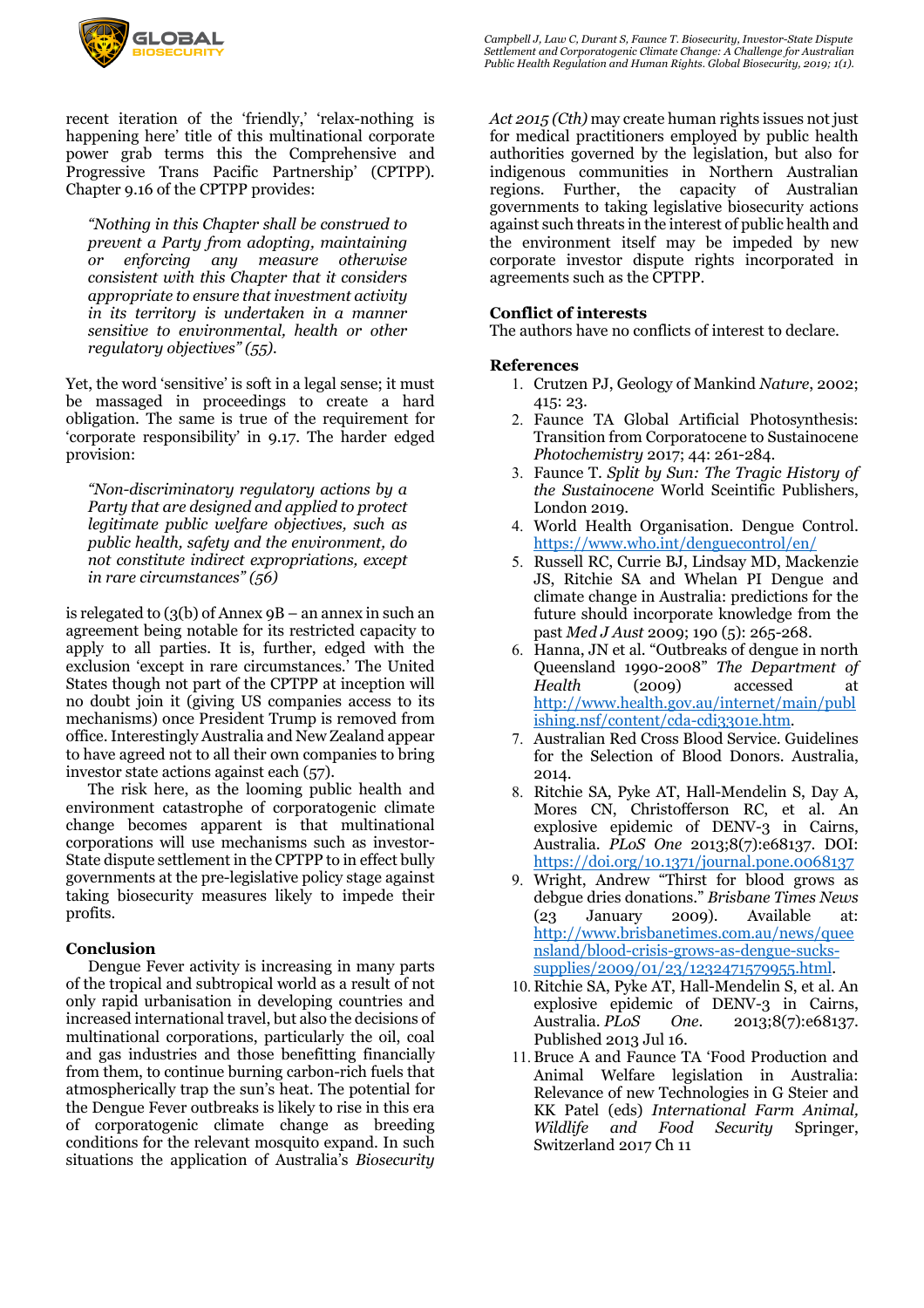

- 12. Naish, Suchithra, et al. "Climate change and dengue: a critical and systematic review of quantitative modelling approaches." *BMC infectious diseases* 14.1 (2014): 167.
- 13.Whitfield, L., et al. "Climate change in Queensland: what the science is telling us." *Qld Gov, Office of Climate Change* (2010), 1.
- 14. Russell RC, Currie BJ, Lindsay MD, Mackenzie JS, Ritchie SA and Whelan PI Dengue and climate change in Australia: predictions for the future should incorporate knowledge from the past Med J Aust 2009; 190 (5): 265-268.
- 15. Hu, Wenbiao, et al. "Spatial patterns and socioecological drivers of dengue fever transmission in Queensland, Australia." *Environmental health perspectives* 120.2 (2012): 260, 261.
- 16.Bambrick, Hilary J., Rosalie E. Woodruff, and Ivan C. Hanigan. "Climate change could threaten blood supply by altering the distribution of vector-borne disease: an Australian case-study." *Global health action* 2 (2009), 5. DOI: https://doi.org/10.3402/gha.v2i0.2059
- 17. Tai AYC, McGuinness SL, Robosa R, Turner D, Huang GKL, Leder K, Korman TM, Thevarajan I, Stewardson AJ, Padiglione AA and Johnson DF Management of dengue in Australian travellers: a retrospective multicentre analysis *Med J Aust* 2017; 206 (7): 295-300. DOI: https://doi.org/10.5694/mja16.01056
- 18. Russell RC, Currie BJ, Lindsay MD, Mackenzie JS, Ritchie SA and Whelan PI Dengue and climate change in Australia: predictions for the future should incorporate knowledge from the past *Med J Aust* 2009; 190 (5): 265-268
- 19. *Public Health Act 2005* (QLD).
- 20. *Public Health Regulation 2003* (QLD).
- 21. Public Health Act 2005 (QLD), s 11(b)(i).
- 22.World Health Organization. Dengue guidelines for diagnosis, prevention and control. World Health Organization: Geneva, 2009. Available from: http://www.who.int/topics/dengue/en/i ndex.html
- 23. Cth Govt Dept. Health Guidelines Dengue Fever http://www.health.gov.au/internet/main/publ ishing.nsf/Content/cdna-song-dengue
- 24. Hulme P, "Trade, Transport and Trouble: Managing Invasive Species pathways in an Era of Globalization" (2009) 46 *Applied Ecology J* 11.
- 25. Maglen K, "A World Apart: Geography, Australian Quarantine, and the Mother Country" (2005) 60 *History of Medicine and Allied Sciences J* 197.
- 26. Tanner C, "Principles of Australian Quarantine" (2002) 41 *Agricultural and Resource Economics AJ* 542.
- 27. Department of Agriculture and Water Resources, *Australian Quarantine a shared*

*responsibility: The Nairn Report,*  http://www.agriculture.gov.au/biosecurity/aus tralia/reports-pubs/nairn. (accessed 8 August 2018)

28.Beale R, *One Biosecurity: A Working Partnership,*  http://apo.org.au/system/files/2926/apo-

nid2926-81841.pdf (accessed 8 August 2018)

- 29. Department of Agriculture and Water Resources, *Reasons for the Biosecurity Act*, http://www.agriculture.gov.au/Documents/bi osecurity-act-elearning/page363.html.
- 30.Beale R, *One Biosecurity: A Working Partnership* at (XV)*,*  http://apo.org.au/system/files/2926/aponid2926-81841.pdf. (accessed 8 August 2018
- 31. Department of Agriculture and Water Resources, *Changes to Australia's Biosecurity System* (22, 25) http://www.agriculture.gov.au/biosecurity/aus tralia/biosecurity-reform
- 32. Rothstien H, "The Risks of Risk-Based Regulation: Insights from the Environmental Policy Doman" (2006) 32 *Env Int J* 1057
- 33. Thomas Calma and Darren Dick 'Social Determinants and The Health of Indigenous Peoples in Australia—A Human Rights Based Approach. (2007, April). 'In *Workshop paper presented by Mr Darren dick on behalf of Mr Tom Calma, Aboriginal and Torres Strait Islander Social justice Commissioner*.
- 34. Hamilton, G., & Joosten S.. Sleep Disorders in Indigenous Communities: Time to Close the Gap. *Journal of Clinical Sleep Medicine*,2015; *11*(11), 1255. DOI: https://doi.org/10.5664/jcsm.5178
- 35. Calma T,'Indigenous Health and Human Rights' *Australian Journal of Human Rights* 2008; 14(1): 21, 28-29.

36. National Aboriginal and Torres Strait Islander Health Plan 2013–2023 (Last Updated June, 2013) <http://www.health.gov.au/internet/publicati ons/publishing.nsf/Content/oatsih-

healthplan-toc>.

- 37.Vines Tim and Faunce Thomas Alured, 'A Bad Trip for Health-related Human Rights: Implications of *Momcilovic v The Queen* (2011) 85 ALJR 957' *Journal of Law and Medicine* 2012;19(4): 685 at 686.
- 38. Charles Darwin University Building Resilience in Indigenous Communities: Biosecurity Threats https://www.cdu.edu.au/northerninstitute/building-resilience-aboriginalindigenous-engagement-model
- 39.International Covenant on Economic Social and Cultural Rights (ICESCR). Article 12 (1).
- 40. United Nations Committee on Economic, Social and Cultural Rights (UNCESCR) (2000) General Comment 14: The Right to the Highest